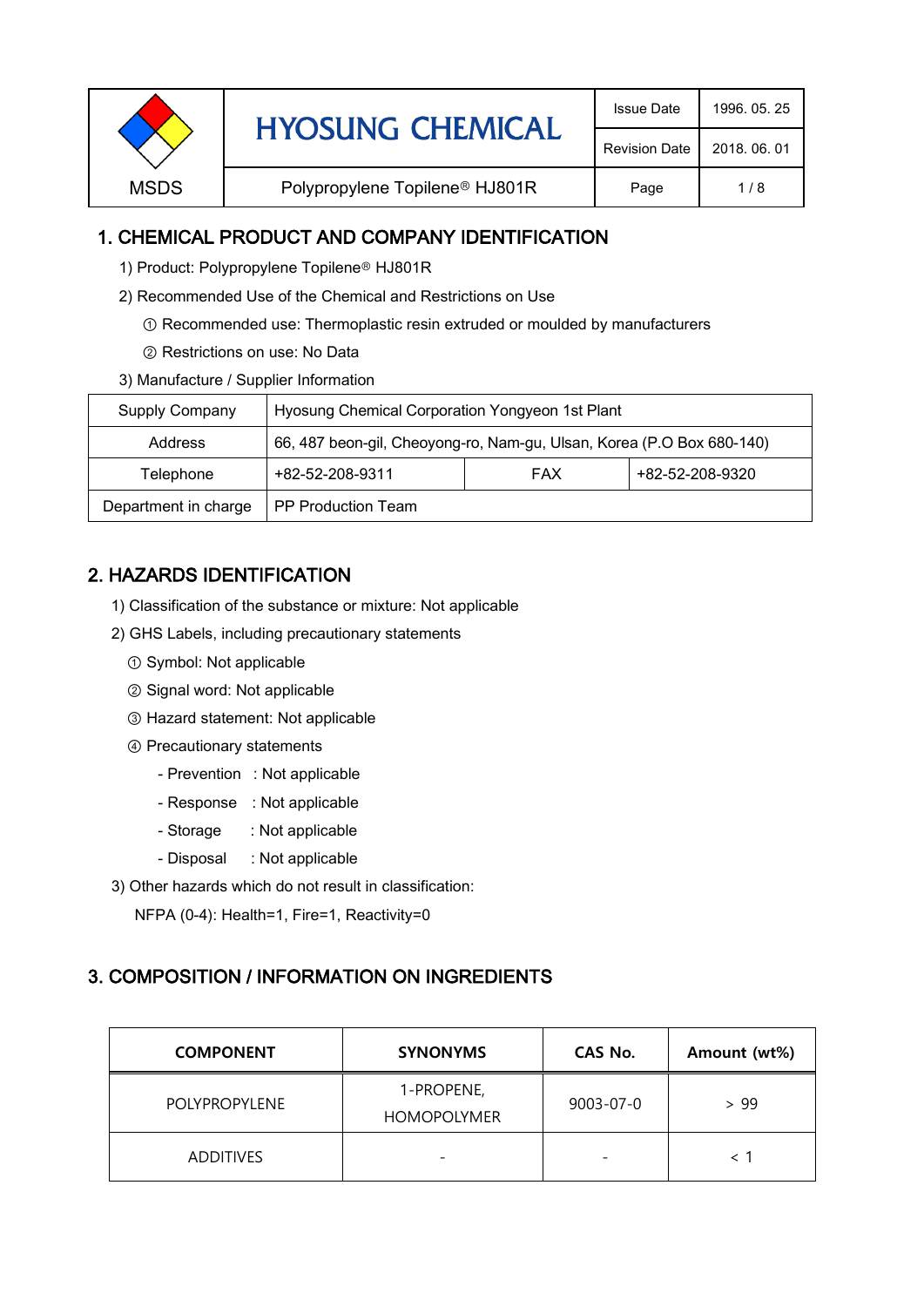| <b>HYOSUNG CHEMICAL</b> | <b>Issue Date</b>                          | 1996, 05, 25         |              |
|-------------------------|--------------------------------------------|----------------------|--------------|
|                         |                                            | <b>Revision Date</b> | 2018, 06, 01 |
| <b>MSDS</b>             | Polypropylene Topilene <sup>®</sup> HJ801R | Page                 | 2/8          |

#### 4. FIRST AID PROCEDURES

- 1) Eye Contact
	- · In case of contact with substance, rinse your eyes immediately with running water for at least 20 minutes.
	- · Take medical action.
- 2) Skin Contact
	- · In case of contact with substance, rinse your skin immediately with running water for at least 20 minutes.
	- · Remove contaminated cloths including shoes immediately.
	- · Take medical action.
- 3) Inhalation
	- · Take medical action.
	- · Move into fresh air.
	- · If short of breathing, provide oxygen supply system.
- 4) Ingestion
	- · Do not put anything into the mouth of an unconscious person.
	- · Take medical action.
- 5) First-Aid Treatment and Information on Medical Doctors
	- · Let a medical provider know about the substance and take appropriate protection.

# 5. FIRE FIGHTING MEASURES

- 1) Suitable (Unsuitable) Extinguishing Media
	- · Extinguishing media: Water, Carbon dioxide, Extinguishing powder, Firefighting foam
	- · Unsuitable Extinguishing media: No data
	- · Large fire: Firefighting, Water spray
- 2) Specific Hazards from Chemical Material
	- · Toxicant from combustion: Pyrolysis or combustion cause irritative gases or carbon dioxides.
- 3) Fire Fighting Procedures and Equipment
	- · If it can be done without risk, move container from fire area.
	- · If it will be leak, do not spray high-pressure water stream.
	- · Dike for later processing.
	- · Use extinguishing agents appropriate for surrounding fire.
	- · Avoid inhalation of materials and combustion products.
	- · Up the wind and avoid low area.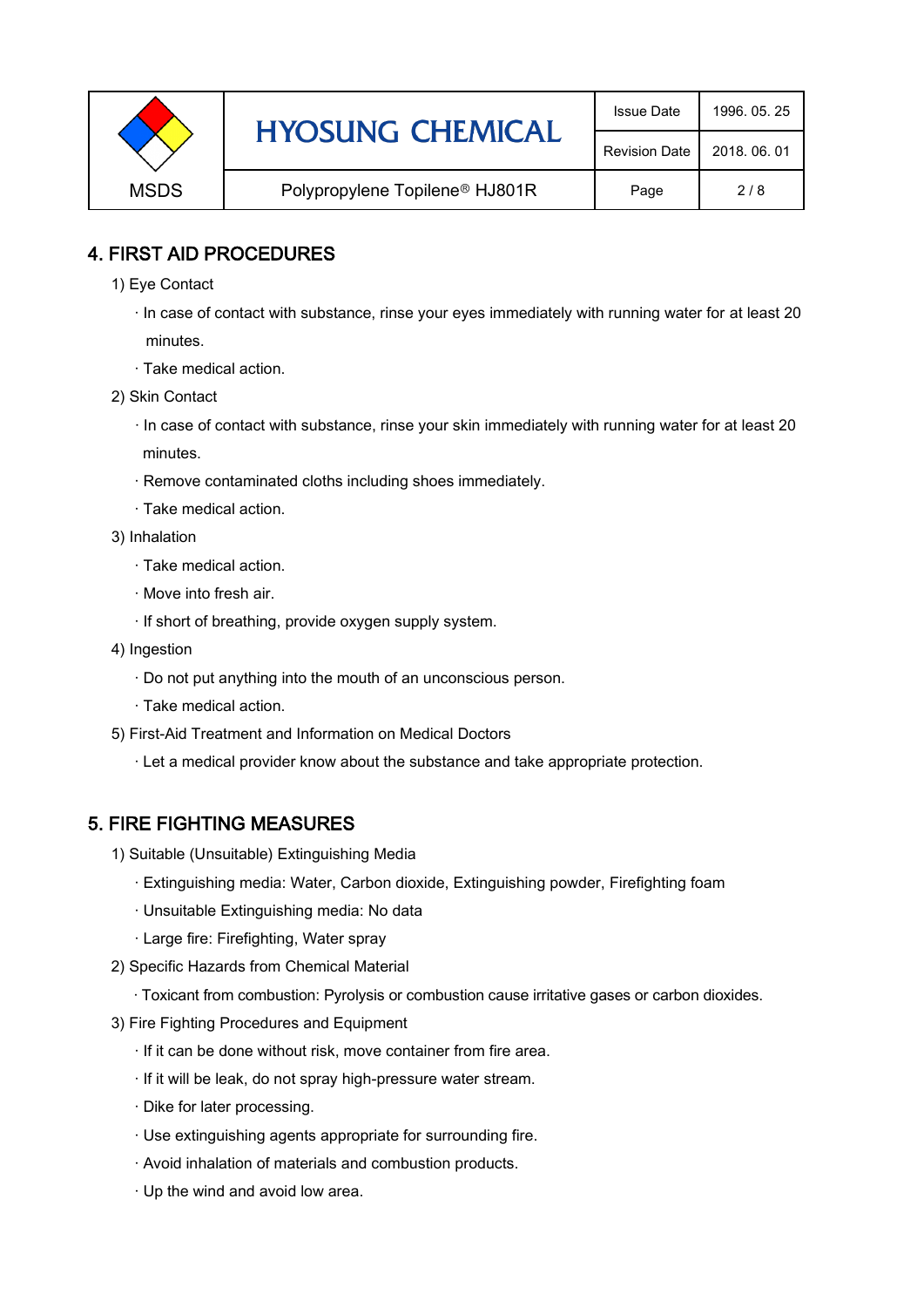|             | <b>HYOSUNG CHEMICAL</b>                    | <b>Issue Date</b>    | 1996, 05, 25 |
|-------------|--------------------------------------------|----------------------|--------------|
|             |                                            | <b>Revision Date</b> | 2018, 06, 01 |
| <b>MSDS</b> | Polypropylene Topilene <sup>®</sup> HJ801R |                      | 3/8          |

#### 6. ACCIDENTAL RELEASE MEASURES

- 1) Personal Precautions, Protective Equipment and Emergency Procedures
	- · Remove all flammable sources.
	- · If it is not dangerous, stop leaking.
	- · Take caution of substances and conditions that should be avoided.
	- · Ventilate properly.
	- · Do not touch the effluents or walk around the area.
	- · Prevent producing dust.
- 2) Environmental Precautions
	- · Release to air: Not available
	- · Release to soil: Not available
	- · Release to water: Not available
- 3) Purification and Removal Methods
	- · Small leak: Put in proper containers for waste.
	- ,· Large leak: To minimize the spread, cover it with plastic sheets or water-proof cloths and keep it away from water.

# 7. HANDLING AND STORAGE

- 1) Handling
	- · Avoid direct physical contact.
	- · Wash thoroughly after use.

· Take precautionary measures to prevent against explosion risks, as all types of polymers may develop dust during transporting or grinding of granules.

- 2) Storage
	- · Keep stored in airtight containers.
	- · Keep stores in a cool, dry place.
	- · Place in an appropriate space in compliance with local regulation.

# 8. EXPOSURE CONTROLS AND PERSONAL PROTECTION

- 1) Exposure Limits and Biological Exposure Limits of Chemical
	- · KOSHA: No data
	- · AIHA: No data
	- · ACGIH: No data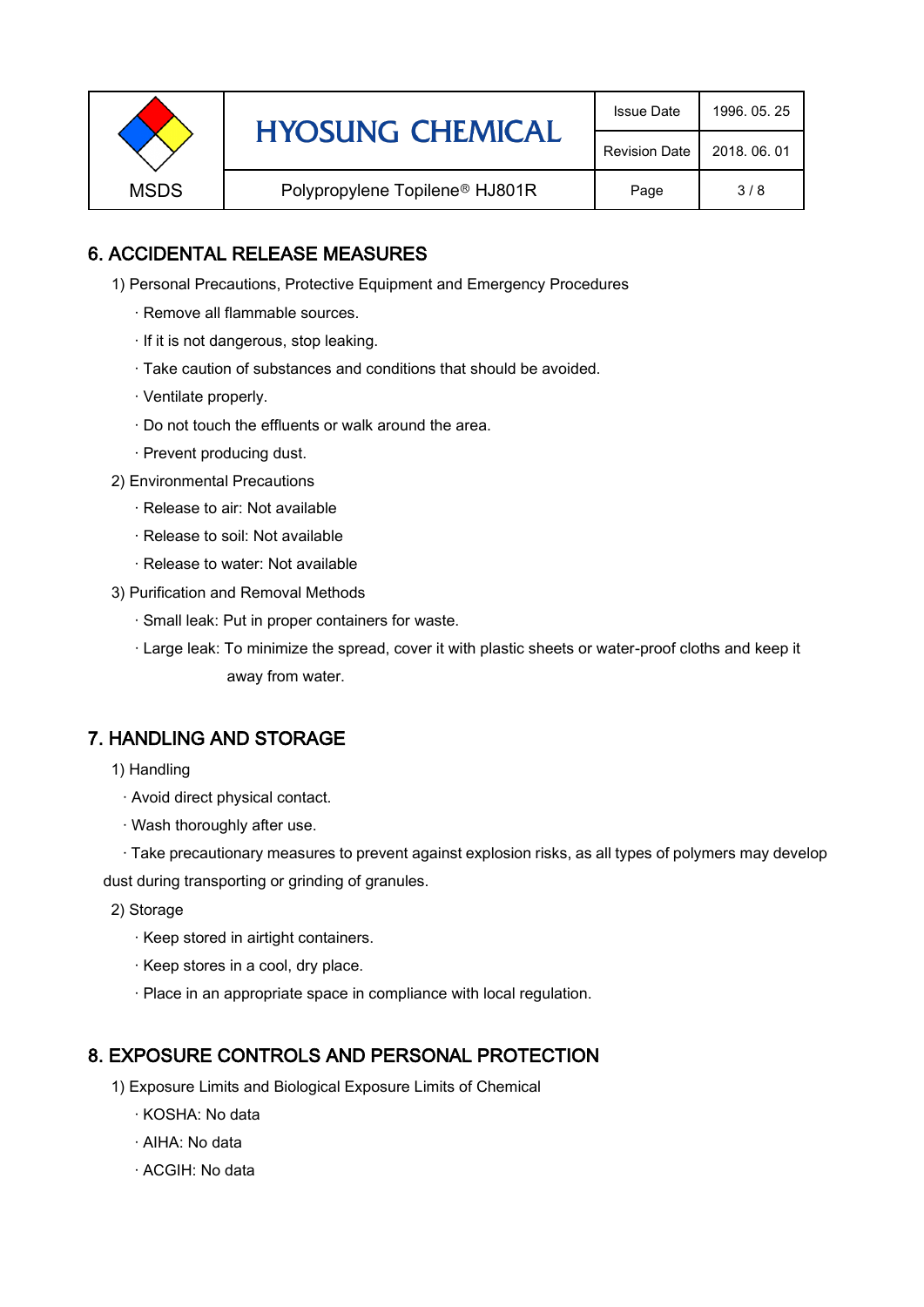|             | <b>HYOSUNG CHEMICAL</b>                    | <b>Issue Date</b>    | 1996, 05, 25 |
|-------------|--------------------------------------------|----------------------|--------------|
|             |                                            | <b>Revision Date</b> | 2018, 06, 01 |
| <b>MSDS</b> | Polypropylene Topilene <sup>®</sup> HJ801R | Page                 | 4/8          |

- · OSHA: No data
- · Biological exposure limits: No data
- 2) Engineering Management
	- · Install local ventilation system.

· Ventilation equipment should be explosion-proof if explosive concentrations of dust, vapor of fume are present.

- 3) Personal Protective Equipment
	- ① Respiratory protection
		- · Use approved respirator if unable to control airborne dust, fumes, and vapor.
	- ② Eyes protection
		- · The wearing of chemical safety goggles or face shield is recommended.
		- · Install eyes washing facilities and quick drench shower near work areas.
	- ③ Hands protection
		- · The wearing of protective gloves is recommended to prevent exposure.
	- ④ Human body protection
		- · The wearing of protective clothing is recommended to prevent exposure.

# 9. PHYSICAL AND CHEMICAL PROPERTIES

- 1) Appearance: White pellet
- 2) Odor: Odorless
- 3) Odor Threshold: No data
- 4) pH: No data
- 5) Melting / Freezing Point: 130 ~ 170 ℃
- 6) Initial Boiling Point or Boiling Point Range: No data
- 7) Flash Point: No data
- 8) Evaporation Rate: No data
- 9) Flammability (Solid, Gas) : No data
- 10) Upper / Lower Flammability or Explosive Limits: No data
- 11) Vapor Pressure: No data
- 12) Solubility: Insoluble
- 13) Vapor Density: No data
- 14) Relative Density: 0.88~0.92 kg/L (at 20℃)
- 15) N-Octane / Water Partition Coefficient: No data
- 16) Auto Ignition Temperature: 400℃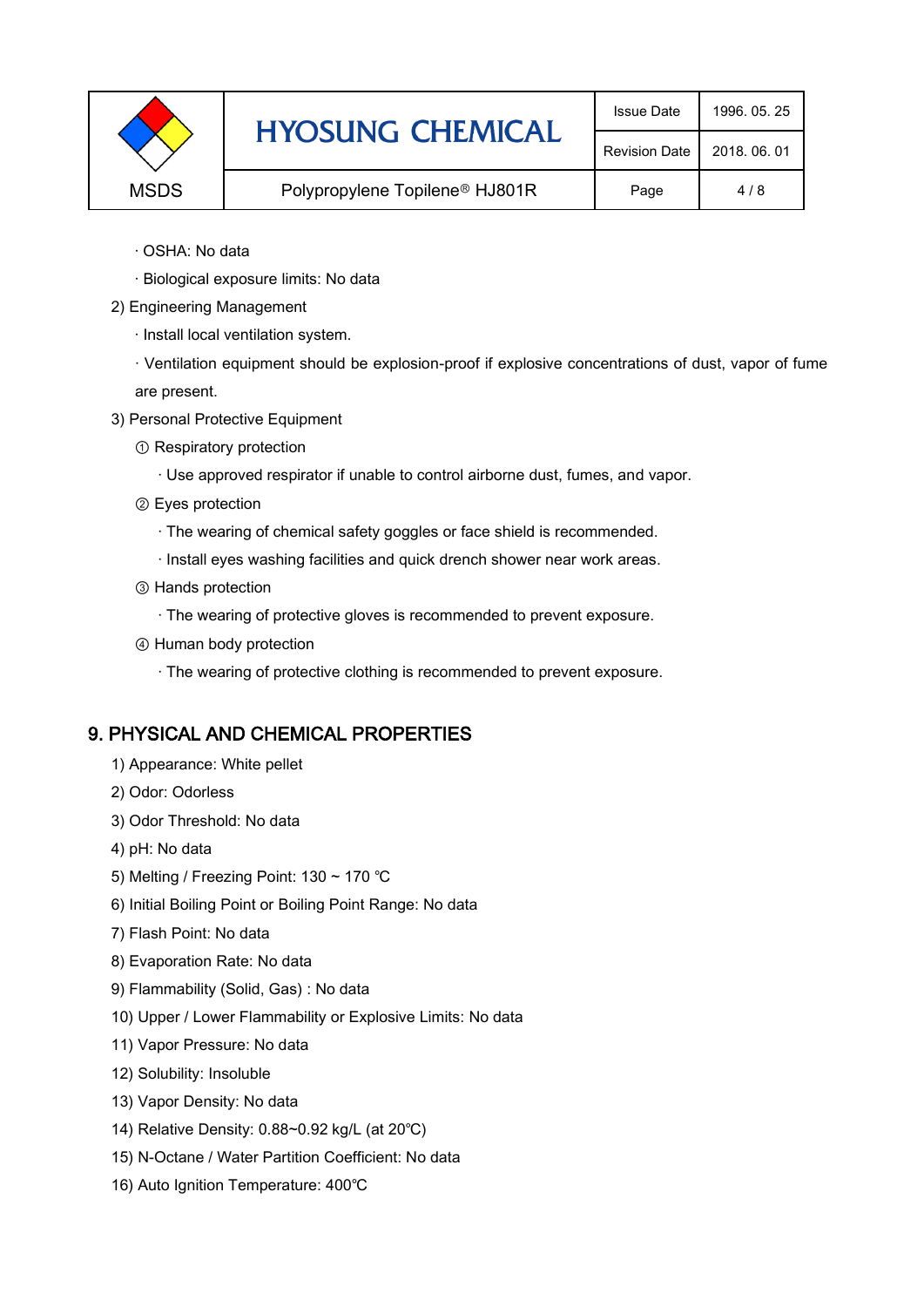|             | <b>HYOSUNG CHEMICAL</b>                    | <b>Issue Date</b>    | 1996, 05, 25 |
|-------------|--------------------------------------------|----------------------|--------------|
|             |                                            | <b>Revision Date</b> | 2018, 06, 01 |
| <b>MSDS</b> | Polypropylene Topilene <sup>®</sup> HJ801R | Page                 | 5/8          |

- 17) Decomposition Temperature: No data
- 18) Viscosity: No data
- 19) Molecular Weight: >10,000

# 10. STABILITY AND REACTIVITY

- 1) Chemical Stability
	- · Stable under normal temperature and pressure.
- 2) Possibility of Hazardous Reaction
	- · Will not occur under normal temperature and pressure.
- 3) Condition to Avoid
	- · Avoid contact with water.
	- · Keep away from heat, sparks and flame.
	- · Avoid contact with strong oxidizing agents, strong alkaline and strong acid.
- 4) Incompatibility with Other Materials
	- · Strong oxidizing materials, Flammable substance.
- 5) Hazardous Decomposition Product

· At elevated temperatures the material will begin to decompose, producing fumes that can contain carbon monoxide, acrolein, aldehydes, and unidentified organic compounds.

#### 11. TOXICOLOGICAL INFORMATION

- 1) Information on the Likely Routes of Exposure
	- · Inhalation: No data
	- · Ingestion: No data
	- · Skin contact: No data
	- · Eye contact: No data
- 2) Delayed and Immediate Effects and Chronic Effects From Short or Long Term Exposure
	- Acute toxicity
		- · Oral: No data
		- · Skin: No data
		- · Inhalation: No data
	- Skin corrosion / irritation: No data
	- Serious eye damage / eye irritation: No data
	- Respiratory sensitization: No data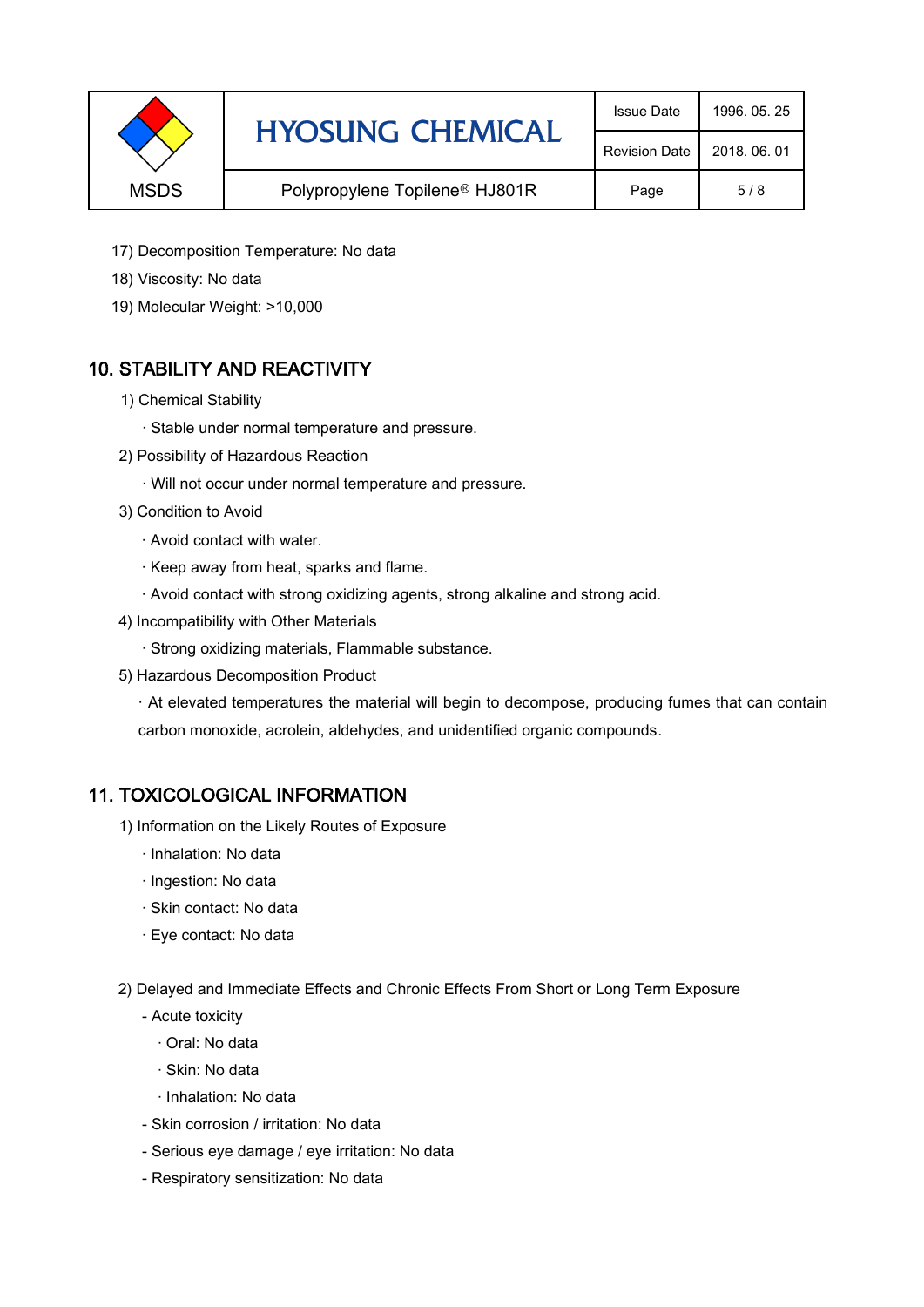|             | <b>HYOSUNG CHEMICAL</b>                    | <b>Issue Date</b>    | 1996, 05, 25 |
|-------------|--------------------------------------------|----------------------|--------------|
|             |                                            | <b>Revision Date</b> | 2018, 06, 01 |
| <b>MSDS</b> | Polypropylene Topilene <sup>®</sup> HJ801R |                      | 6/8          |

- Skin sensitization: No data
- Carcinogenicity
	- · Industrial Safety & Health Law: No data
	- · IARC: No data
	- · OSHA: No data
	- · ACGIH: No data
	- · NTP: No data
	- · EU CLP: No data
- Gem cell mutagenicity: No data
- Reproductive toxicity: No data
- Specific target organ systemic toxicity (Single exposure)
- Specific target organ systemic toxicity (Repeated exposure)
- Aspiration hazard: No data

#### 12. ECOLOGICAL INFORMATION

- 1) Ecotoxicity: No data
- 2) Persistence and Degradability: No data
- 3) Bioaccumulative Potential: No data
- 4) Mobility in Soil: No data
- 5) Other Adverse Effects: No data

# 13. DISPOSAL CONSIDERATIONS

- 1) Disposal Method
	- · Dispose in accordance with all applicable environmental regulations.
	- · Empty containers should be recycled or disposed of through an approved waste management facility.
- 2) Disposal Considerations
	- · For proper disposal of used material, an assessment must be completed to determine the proper and permissible waste management options under applicable rules, regulations and laws.

# 14. TRANSPORT INFORMATION

- 1) UN Number: Not regulated as a hazardous material
- 2) UN Proper Shipping Name: Not applicable
- 3) Hazard Class: Not applicable
- 4) Packing Group: Not applicable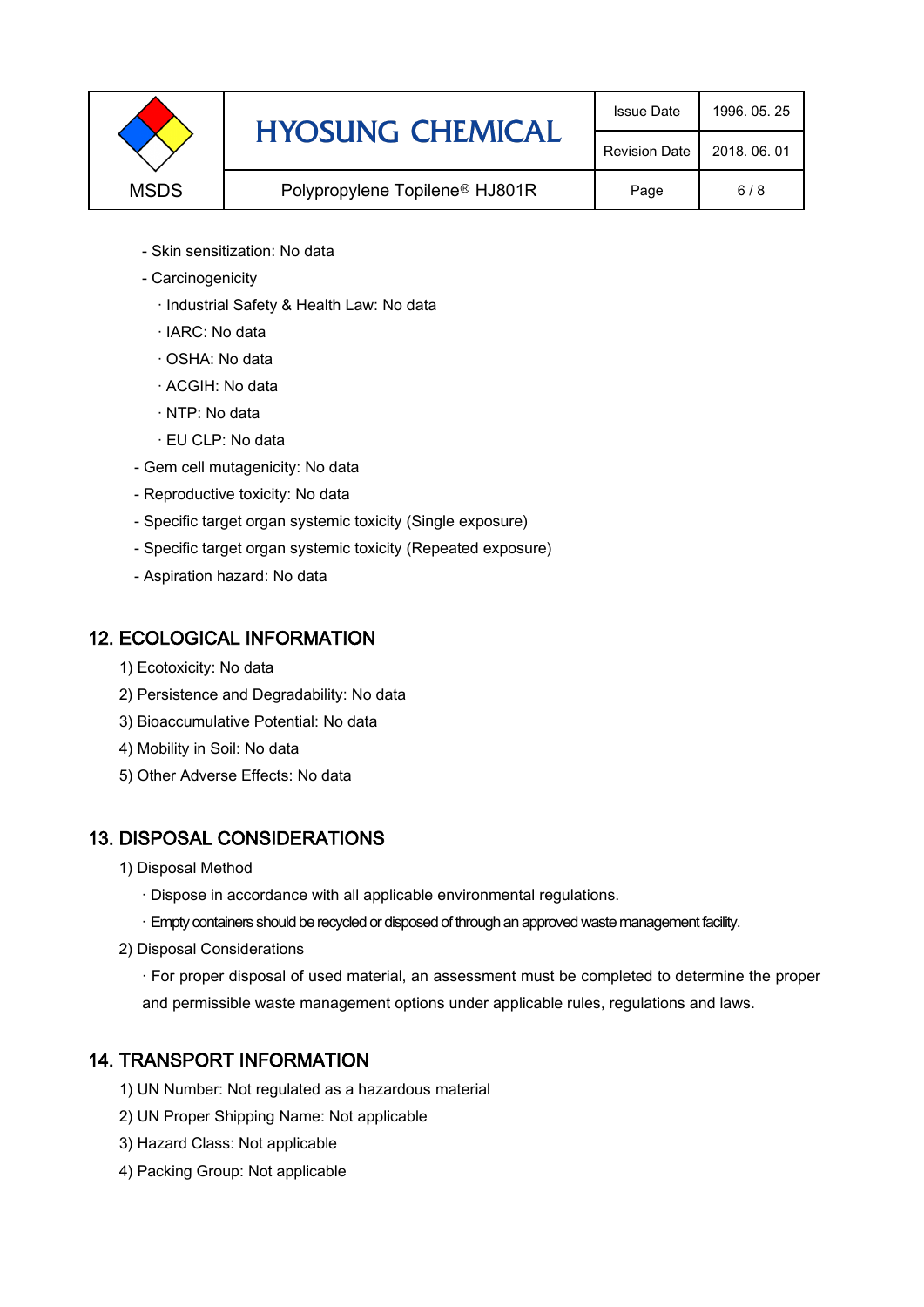| <b>HYOSUNG CHEMICAL</b> | <b>Issue Date</b>                          | 1996, 05, 25         |              |
|-------------------------|--------------------------------------------|----------------------|--------------|
|                         |                                            | <b>Revision Date</b> | 2018, 06, 01 |
| <b>MSDS</b>             | Polypropylene Topilene <sup>®</sup> HJ801R |                      | 7 / 8        |
|                         |                                            |                      |              |

- 5) Marine Pollutant: Not applicable
- 6) DOT Number: Not regulated as a hazardous material
- 7) IATA Number: Not regulated as a hazardous material
- 8) IMDG Code: Not regulated as a hazardous material
- 9) Further information: Not a hazardous material under DOT, IATA and IMDG
- 10) Special Precautions for User
	- · Emergency management type of fire: Not applicable
	- · Emergency management type of leak: Not applicable

#### 15. REGULATORY INFORMATION

- 1) Industrial Safety and Health Law (KOREA): Not applicable
- 2) Toxic Chemical Substance Subject to Management Act (KOREA): Not applicable
- 3) Hazardous Material Safety Act (KOREA): Not applicable
- 4) Other Local or International Regulation
	- Persistent Organic Pollutant Management Law (KOREA): Not applicable
	- EU Classification
		- · Classification: Not applicable
		- · Risk Phrases: Not applicable
		- · Safety Phrases: Not applicable
	- US Regulations
		- · OSHA: Not applicable
		- · CERCLA: Not applicable
		- · EPCRA 302: Not applicable
		- · EPCRA 304: Not applicable
		- · EPCRA 301: Not applicable
	- Rotterdam Convention material: Not applicable
	- Stockholm Convention material: Not applicable
	- Montreal Protocol on Substance: Not applicable

#### 16. OTHER INFORMATION

- 1) Reference
	- · KOSHA: Material Safety Data Sheet